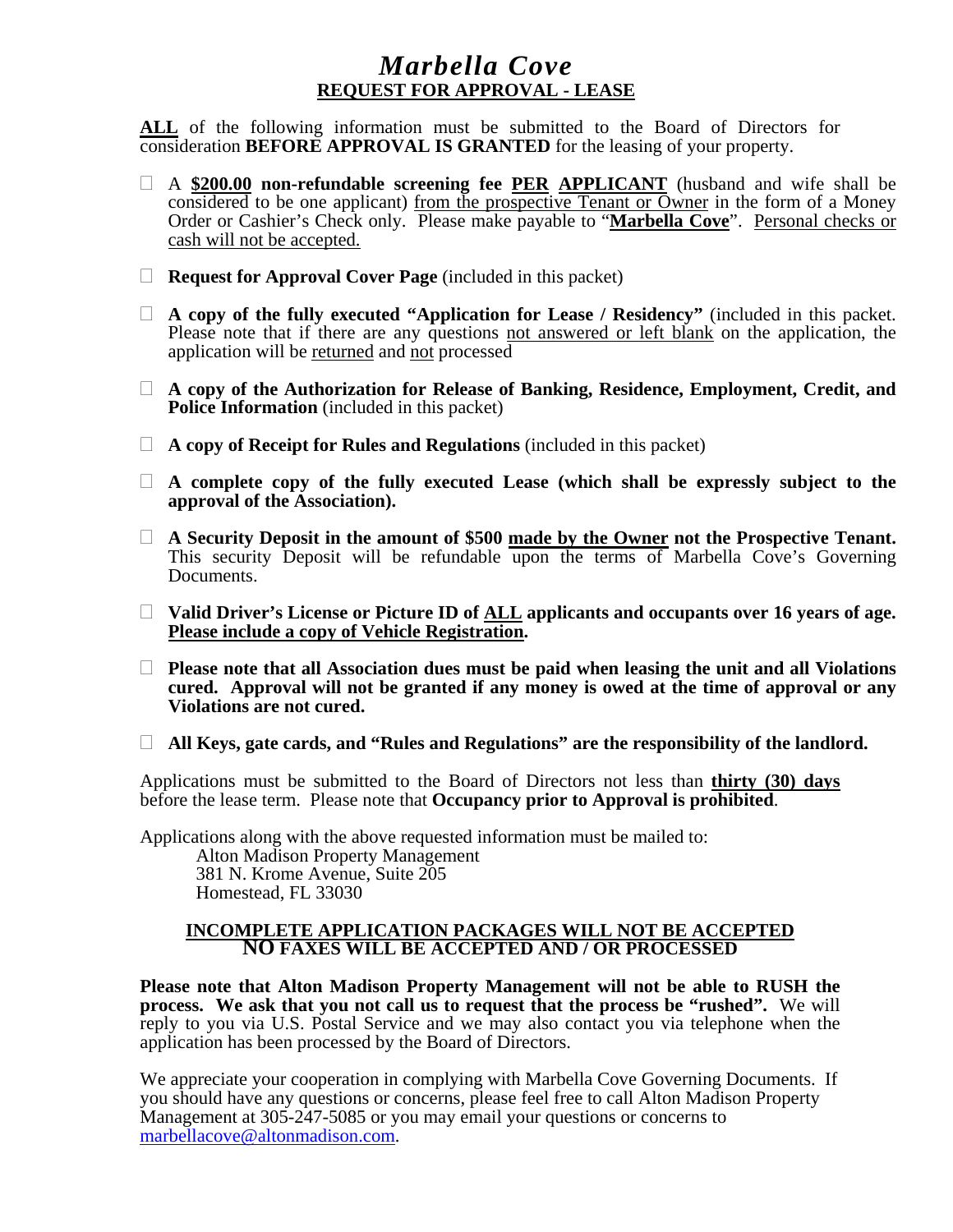#### **REQUEST FOR APPROVAL OF LEASE COVER PAGE**

The following information should be filled out by the Property Owner. Please complete all parts of this page. Please mark "N/A" for all parts that are Non Applicable.

#### **Property Owner's Information**

| <b>Realtor's Information (if applicable)</b> |                             |  |
|----------------------------------------------|-----------------------------|--|
|                                              |                             |  |
|                                              |                             |  |
|                                              |                             |  |
| <b>Prospective Tenant's Information</b>      |                             |  |
|                                              |                             |  |
|                                              |                             |  |
|                                              | to $\overline{\phantom{a}}$ |  |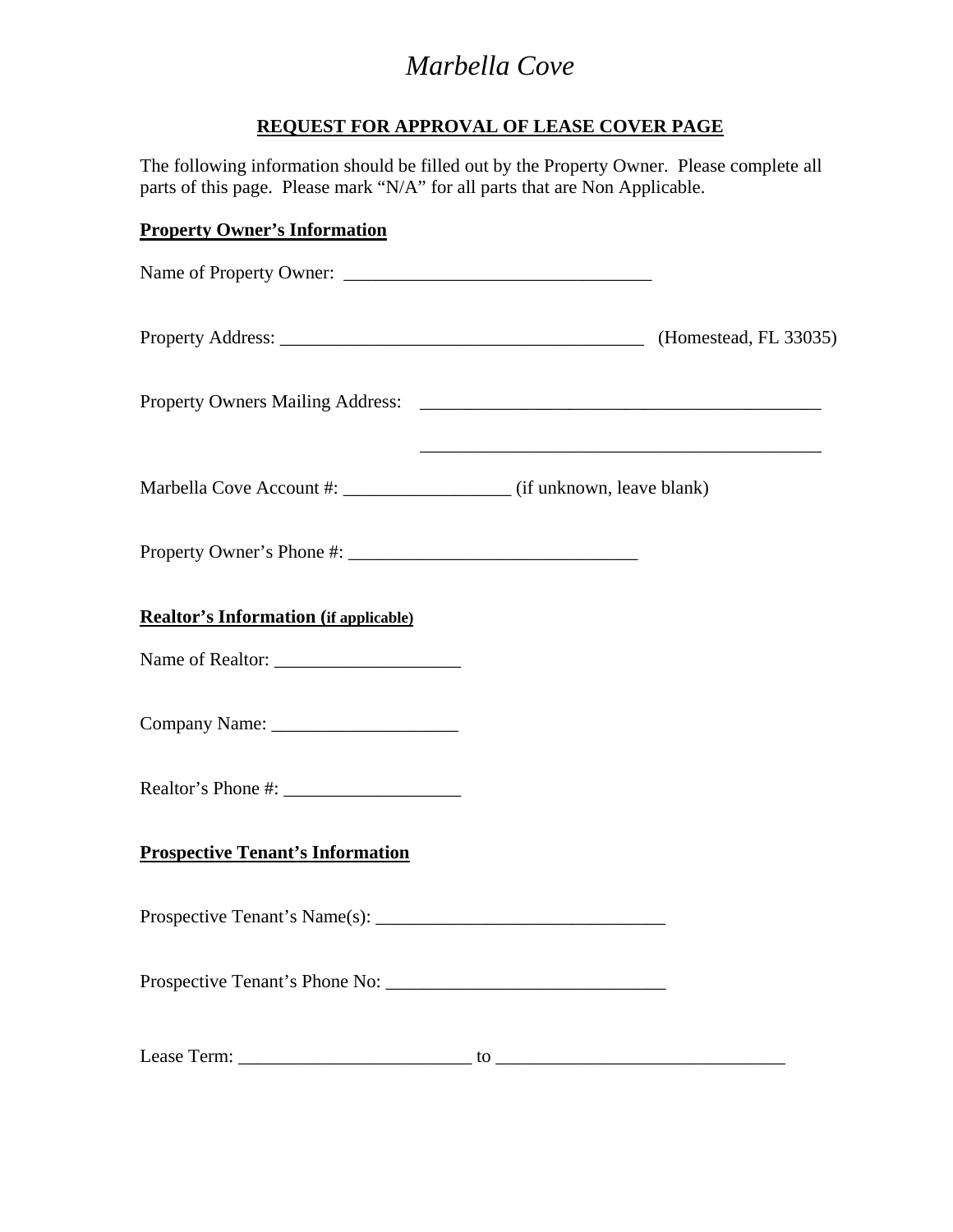#### **APPLICATION FOR LEASE / RESIDENCY**

| Applicant: _______                                                                      |            |             |                                                           |                      |                    |         |
|-----------------------------------------------------------------------------------------|------------|-------------|-----------------------------------------------------------|----------------------|--------------------|---------|
|                                                                                         | (Last)     |             | (First)                                                   |                      | (Middle)           |         |
|                                                                                         |            |             |                                                           |                      |                    |         |
| Personal                                                                                |            |             |                                                           |                      |                    |         |
| Description:                                                                            |            |             |                                                           |                      |                    |         |
|                                                                                         | Ht.        | Wt.         | Hair Color Driver's License #                             |                      |                    | State   |
| <b>Present Address</b> (NOT the address you are moving to): ___________________________ |            |             |                                                           |                      |                    |         |
|                                                                                         |            |             |                                                           | (Street)             |                    | (Apt)   |
| (City)                                                                                  | (State)    | (Zip Code)  | (Home telephone)                                          | $\Box$<br>Own        | Ш<br>Rent          | (Since) |
|                                                                                         |            |             |                                                           |                      |                    |         |
|                                                                                         |            | (Name)      |                                                           |                      | (Address)          |         |
|                                                                                         |            |             |                                                           |                      |                    |         |
| (City)                                                                                  | (State)    |             | (Zip Code) (Telephone)                                    | $\Box$<br>Own        | ப<br>Rent          | (Since) |
|                                                                                         |            |             |                                                           |                      |                    |         |
|                                                                                         |            | (Street)    |                                                           |                      |                    | (Apt)   |
| (City)                                                                                  |            |             | $(\text{State})$ $(\text{Zip Code})$ $(\text{Telephone})$ | $\Box$<br>Own        | $\Box$<br>Rent     | (Since) |
| Landlord/Mortgage Co.: ___                                                              |            |             |                                                           |                      |                    |         |
|                                                                                         |            | (Name)      |                                                           |                      | (Address)          |         |
| (City)                                                                                  | (State)    |             | $\overline{(Zip Code)}$ $\overline{(Telephone)}$          | □<br>O <sub>wn</sub> | ш<br>Rent          | (Since) |
|                                                                                         |            |             |                                                           |                      |                    |         |
| <b>Total Number of people</b><br>to occupy premises: $\_\_$                             |            |             |                                                           |                      |                    |         |
|                                                                                         |            |             |                                                           |                      |                    |         |
| Have you ever been evicted                                                              |            |             |                                                           |                      |                    |         |
|                                                                                         |            |             |                                                           |                      |                    |         |
|                                                                                         |            |             |                                                           |                      |                    |         |
|                                                                                         |            |             |                                                           |                      |                    |         |
| Vehicle 1:                                                                              |            |             |                                                           |                      | Tag Number: _      |         |
| Year                                                                                    | Make       | Model       | Color                                                     |                      |                    |         |
| Vehicle 2:<br>Year                                                                      | Make       | Model       | Color                                                     |                      | Tag Number:        |         |
|                                                                                         |            |             |                                                           |                      |                    |         |
| Present Employer:                                                                       | (Name)     |             |                                                           |                      | (Business Address) |         |
|                                                                                         |            |             |                                                           |                      |                    |         |
| (City)<br>(State)                                                                       | (Zip Code) | (Telephone) | (Supervisor)                                              |                      | (Monthly Income)   | (Since) |
| Previous Employer:                                                                      |            |             |                                                           |                      |                    |         |
|                                                                                         | (Name)     |             |                                                           |                      | (Business Address) |         |
|                                                                                         |            |             |                                                           |                      |                    |         |
| (City)<br>(State)                                                                       | (Zip Code) | (Telephone) | (Supervisor)                                              |                      | (Monthly Income)   | (Since) |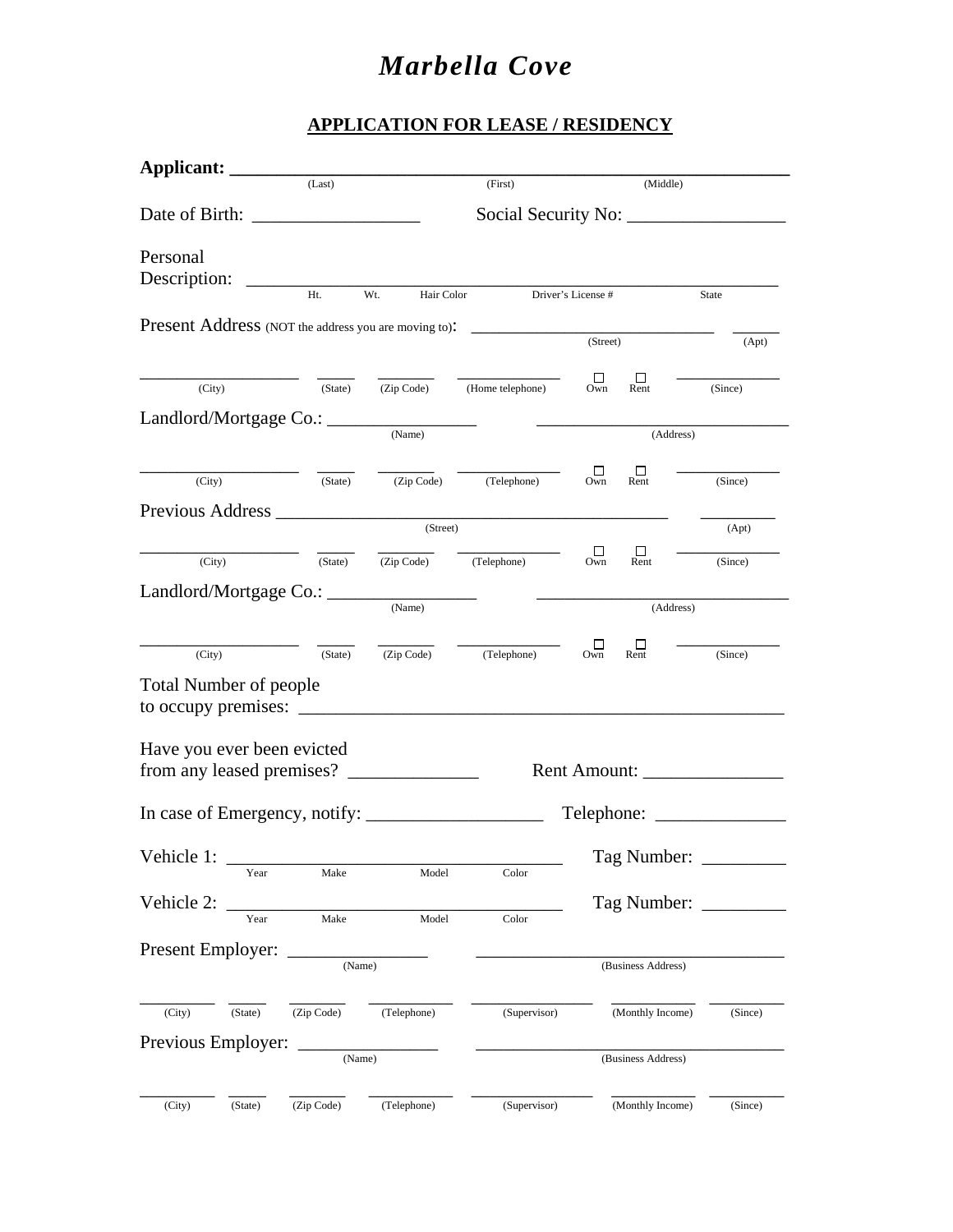| Co-Applicant:                                      |         |                                                              |             |                            |                   |                                      |          |
|----------------------------------------------------|---------|--------------------------------------------------------------|-------------|----------------------------|-------------------|--------------------------------------|----------|
|                                                    |         | (Last)                                                       |             |                            | (First)           |                                      | (Middle) |
| Date of Birth:                                     |         |                                                              |             |                            |                   |                                      |          |
| Co-Applicant's<br>Description:                     |         | $Ht.$ Wt.                                                    | Hair Color  |                            | Driver's License# |                                      | State    |
| Is Co-Applicant spouse? $\Box$ Yes $\Box$ No       |         |                                                              |             |                            |                   |                                      |          |
| Co-Applicant's Present Employer: _________________ |         |                                                              |             | (Name)                     |                   | (Business Address)                   |          |
|                                                    |         |                                                              |             |                            |                   |                                      |          |
| (City)                                             |         | $\overline{\text{ (State)}}$ $\overline{\text{ (Zip Code)}}$ | (Telephone) |                            | (Supervisor)      | (Monthly Income)                     | (Since)  |
| Co-Applicant's Previous Employer:                  |         |                                                              |             | (Name)                     |                   | (Business Address)                   |          |
| (City)                                             | (State) | (Zip Code)                                                   | (Telephone) | (Supervisor)               |                   | (Monthly Income)                     | (Since)  |
| Children:                                          |         |                                                              |             |                            | Pets:             |                                      |          |
| Bank<br>Reference:                                 |         | (How many and their ages)                                    |             |                            |                   | (Description and approximate weight) |          |
|                                                    |         | (Name)                                                       |             | $(Acct. \#)$               |                   | $(Phone \#)$                         |          |
| Credit Card                                        |         | (Location)                                                   |             |                            | (City)            | (State)                              |          |
| Reference:                                         |         | (Name)                                                       |             | (Acct. # - Last 4 Numbers) |                   | $(Phone \#)$                         |          |
|                                                    |         |                                                              | (Location)  |                            | (City)            | (State)                              |          |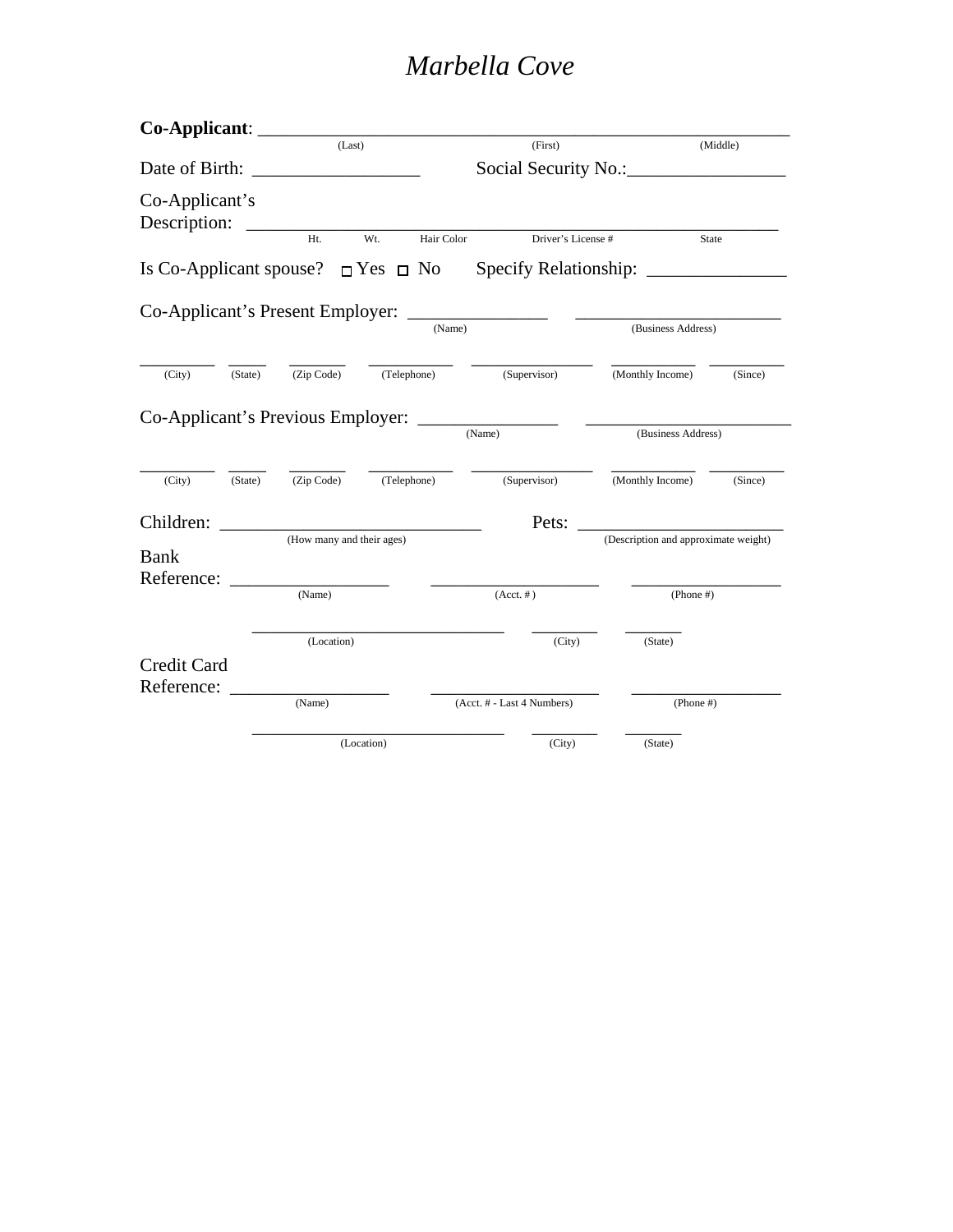| Have you ever been charged with a misdemean or felony?   | Applicant | Co-Applicant                              |
|----------------------------------------------------------|-----------|-------------------------------------------|
|                                                          |           | $\Box$ Yes $\Box$ No $\Box$ Yes $\Box$ No |
| Have you ever been arrested for a misdemeanor or felony? | Applicant | Co-Applicant                              |
|                                                          |           | $\Box$ Yes $\Box$ No $\Box$ Yes $\Box$ No |
| Have you ever been convicted for a misdemean or felony?  | Applicant | Co-Applicant                              |
|                                                          |           | $\Box$ Yes $\Box$ No $\Box$ Yes $\Box$ No |

CORRECTION INFORMATION – Applicant represents that all of the above statements are true and complete, and hereby, authorizes verification of the above information, references and credit records in addition to the foregoing, applicant(s) has paid to Marbella Cove the sum of \$200.00 as a non refundable fee for Association's costs and right of occupancy and or forfeiture of deposits and may constitute a criminal offense under the laws of this State. Furthermore, I understand that an investigative consumer report including information about my character, general reputation, personal characteristics, mode of living, and all public record information including criminal records may be made. I understand that a written request for the nature and scope of the investigation if made within a reasonable period of time may be made. I understand that misrepresentation of the above information will void my lease/rental agreement and be grounds for immediate eviction with loss of all deposits. I authorize verification of this information by the Landlord or his agent

EQUAL CREDIT OPPORTUNITY ACT - The Federal ECOA prohibits from discriminating against credit applicants on the basis of sex or marital status. The Federal Agency which administers compliance with this law concerning this apartment community is Federal Trade Commission. 1718 Peachtree St. N.W. Room 10000, Atlanta, Georgia 30308

| I HAVE READ AND AGREED TO THE PROVISIONS AS STATED. |      |                          |      |
|-----------------------------------------------------|------|--------------------------|------|
| Applicant's Signature                               | Date | Co-Applicant's Signature | Date |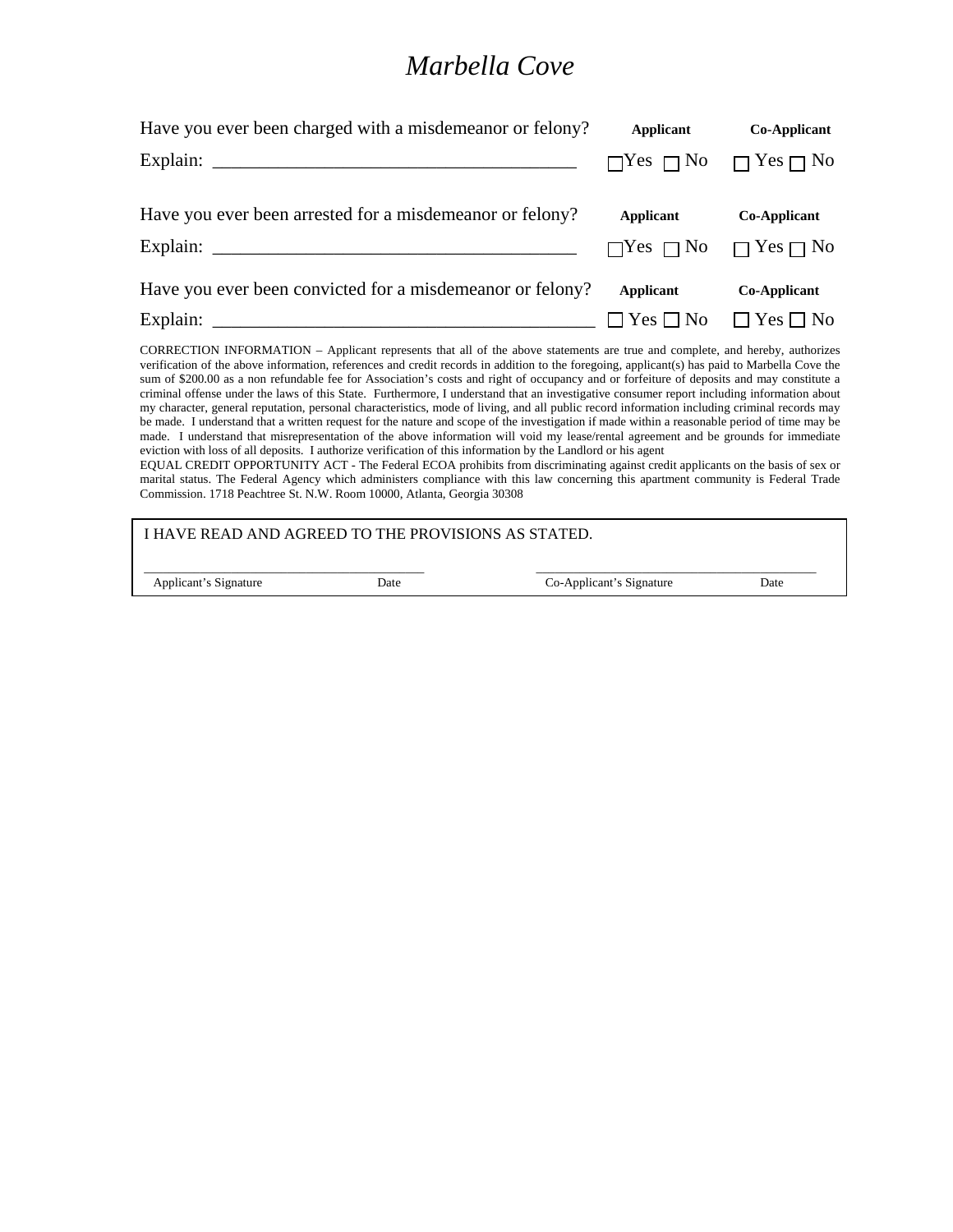$I (we)$ 

Hereby authorize the release of information to the Credit Agency and their Attorneys or Representatives, and Application Processing Service, Inc, as Agents, concerning my banking, credit, residence, employment or police records in reference to this application for housing with Marbella Cove, hereinafter referred to as Homeowners Association.

I/we understand that the Board of Directors of the Condo may cause to be instituted such an investigation of my background as the Board may deem necessary. Accordingly, I specifically authorize the Board of Directors of the Homeowner's Association, or Application Screening Processing, Inc, as agents to make such investigation and agree that the information contained in the attached application may be used in such investigation.

Furthermore, I/we release the Board of Directors and Officers of the Homeowner's Association, Application Processing Service, Inc, as Agent (to include: Employees, Officers, Directors, Brokers, Agents, and representatives of the foregoing) and all persons and firms providing or receiving information in this report, from any and all claims or liability which might arise from the release transmission, assembly, interpretation of information, denial or application or other adverse action.

\_\_\_\_\_\_\_\_\_\_\_\_\_\_\_\_\_\_\_\_\_\_\_\_\_\_\_\_\_\_ \_\_\_\_\_\_\_\_\_\_\_\_\_\_\_\_\_\_

\_\_\_\_\_\_\_\_\_\_\_\_\_\_\_\_\_\_\_\_\_\_\_\_\_\_\_\_\_\_ \_\_\_\_\_\_\_\_\_\_\_\_\_\_\_\_\_\_

Signature of Applicant Date

Signature of Co-Applicant Date